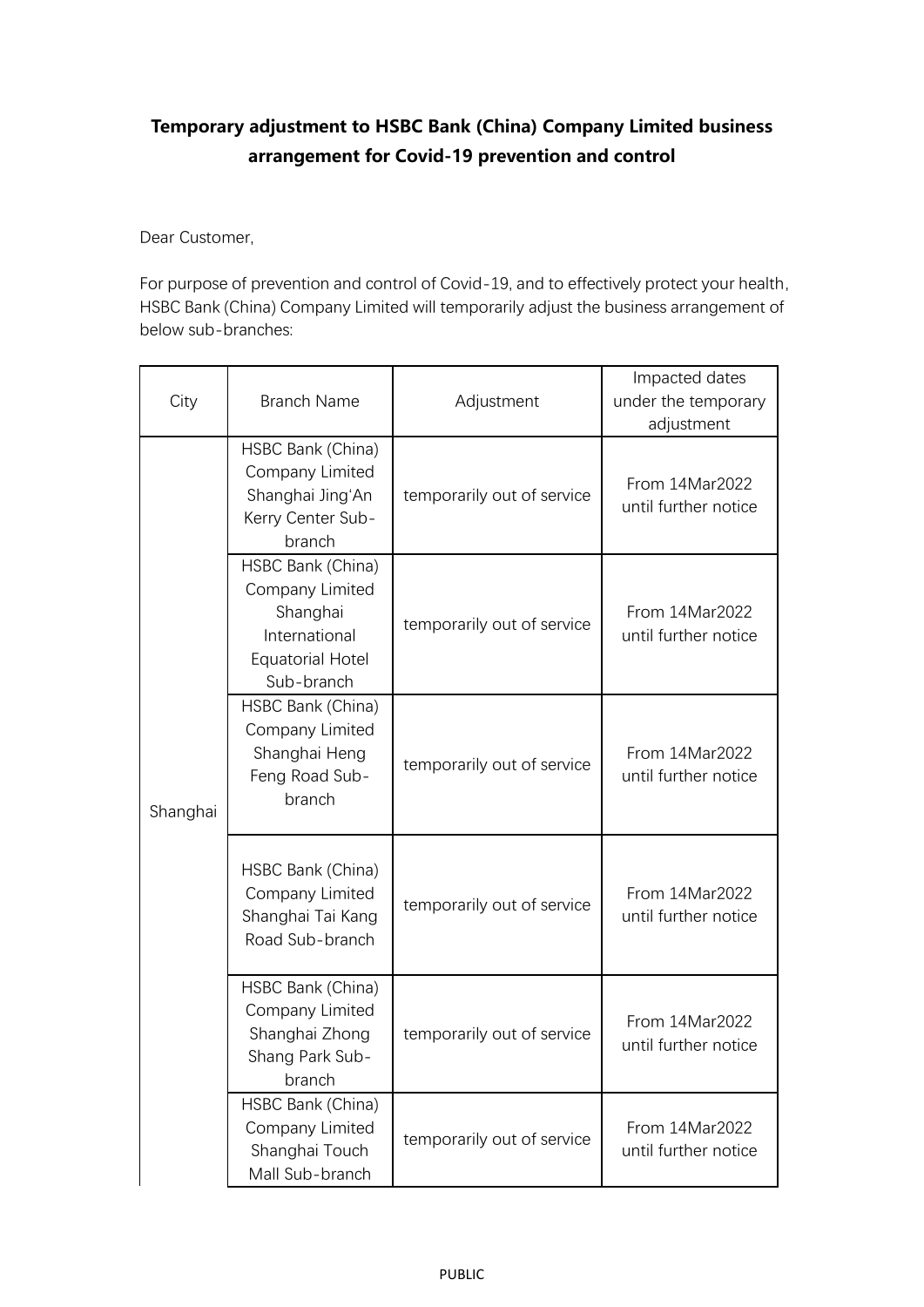|         | HSBC Bank (China)<br>Company Limited<br>Shanghai Heng<br>Shan Road Sub-<br>branch        | temporarily out of service                                               | From 28Mar2022<br>until further notice |
|---------|------------------------------------------------------------------------------------------|--------------------------------------------------------------------------|----------------------------------------|
|         | HSBC Bank (China)<br>Company Limited<br>Shanghai Pilot Free<br>Trade Zone Sub-<br>branch | temporarily out of service                                               | From 23Mar2022<br>until further notice |
|         | HSBC Bank (China)<br>Company Limited<br>Shanghai Cao Xi<br>Road Sub-branch               | temporarily out of service                                               | From 25Mar2022<br>until further notice |
|         | HSBC Bank (China)<br>Company Limited<br>Shanghai Lian Yang<br>Sub-branch                 | temporarily out of service                                               | From 28Mar2022<br>until further notice |
|         | HSBC Bank (China)<br>Company Limited<br>Shanghai Bund<br>Sub-branch                      | temporarily out of service                                               | From 28Mar2022<br>until further notice |
|         | HSBC Bank (China)<br>Company Limited<br>Shanghai Da Ning<br>Sub-branch                   | temporarily out of service                                               | From 28Mar2022<br>until further notice |
|         | HSBC Bank (China)<br>Company Limited<br>Shanghai Nanjing<br>West Road Sub-<br>branch     | temporarily out of service                                               | From 1Apr2022 until<br>further notice  |
|         | HSBC Bank (China)<br>Company Limited<br>Shanghai Xu Jia Hui<br>Sub-branch                | temporarily out of service                                               | From 1Apr2022 until<br>further notice  |
| Beijing | HSBC Bank (China)<br>Company Limited<br>Beijing Branch                                   | negative nucleic acid<br>test certificate within 48<br>hours is required | From 31MAY2022<br>until further notice |
|         | HSBC Bank (China)<br>Company Limited<br>Beijing Lufthansa<br>Sub-branch                  | negative nucleic acid test<br>certificate within 48 hours<br>is required | From 31May2022<br>until further notice |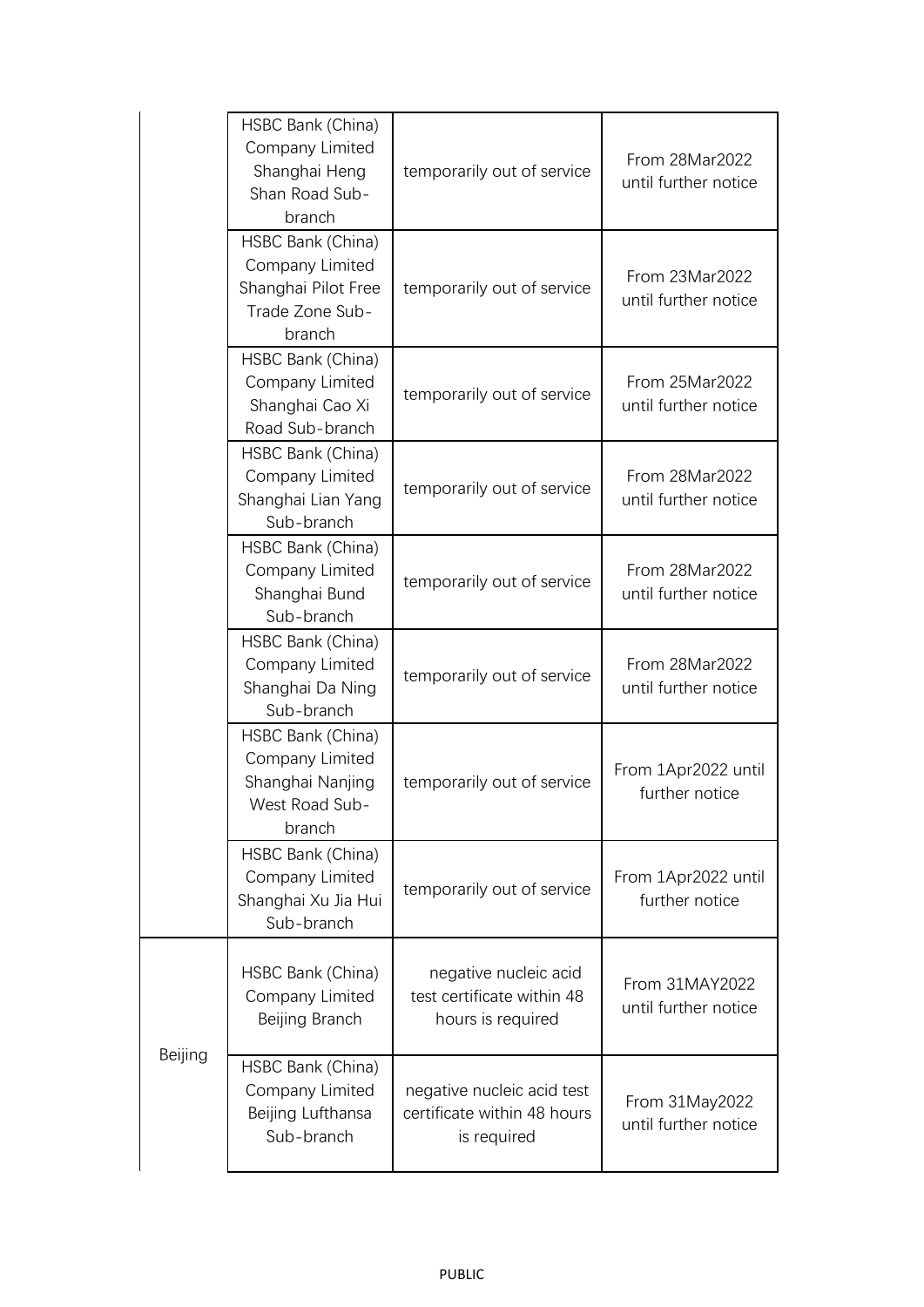| HSBC Bank (China)<br>Company Limited<br>Beijing COFCO<br>Plaza Sub-branch          | Cash service 3days before<br>advance reservation is<br>required<br>negative nucleic acid test<br>certificate within 48 hours<br>is required | From 31May2022<br>until further notice |
|------------------------------------------------------------------------------------|---------------------------------------------------------------------------------------------------------------------------------------------|----------------------------------------|
| HSBC Bank (China)<br>Company Limited<br>Beijing Dong Zhi<br>Men Sub-branch         | temporarily out of<br>counter service<br>negative nucleic acid test<br>certificate within 48 hours<br>is required                           | From 23May2022<br>until further notice |
| HSBC Bank (China)<br>Company Limited<br>Beijing Cuiwei Road<br>Sub-branch          | negative nucleic acid test<br>certificate within 48 hours<br>is required                                                                    | From 12May2022<br>until further notice |
| HSBC Bank (China)<br>Company Limited<br>Beijing Zhong Guan<br>Cun Sub-branch       | temporarily out of service                                                                                                                  | From 23May2022<br>until further notice |
| HSBC Bank (China)<br>Company Limited<br>Beijing Tuspark<br>Sub-branch              | temporarily out of face to<br>face service                                                                                                  | From 23May2022<br>until further notice |
| HSBC Bank (China)<br>Company Limited<br>Beijing<br>Zhongguancun<br>West Sub-branch | temporarily out of service                                                                                                                  | From 24May2022<br>until further notice |
| HSBC Bank (China)<br>Company Limited<br>Beijing Yuan Da<br>Road Sub-branch         | temporarily out of service                                                                                                                  | From 24May2022<br>until further notice |
| HSBC Bank (China)<br>Company Limited<br>Beijing Wangjing<br>Sub-branch             | negative nucleic acid test<br>certificate within 48 hours<br>is required                                                                    | From 30May2022<br>until further notice |
| HSBC Bank (China)<br>Company Limited<br>Beijing Guanghua<br>Road Sub-branch        | negative nucleic acid test<br>certificate within 48 hours<br>is<br>required                                                                 | From 30May2022<br>until further notice |
| HSBC Bank (China)<br>Company Limited<br>Beijing North Start<br>Sub-branch          | negative nucleic acid test<br>certificate within 48 hours<br>is required                                                                    | From 31May2022<br>until further notice |